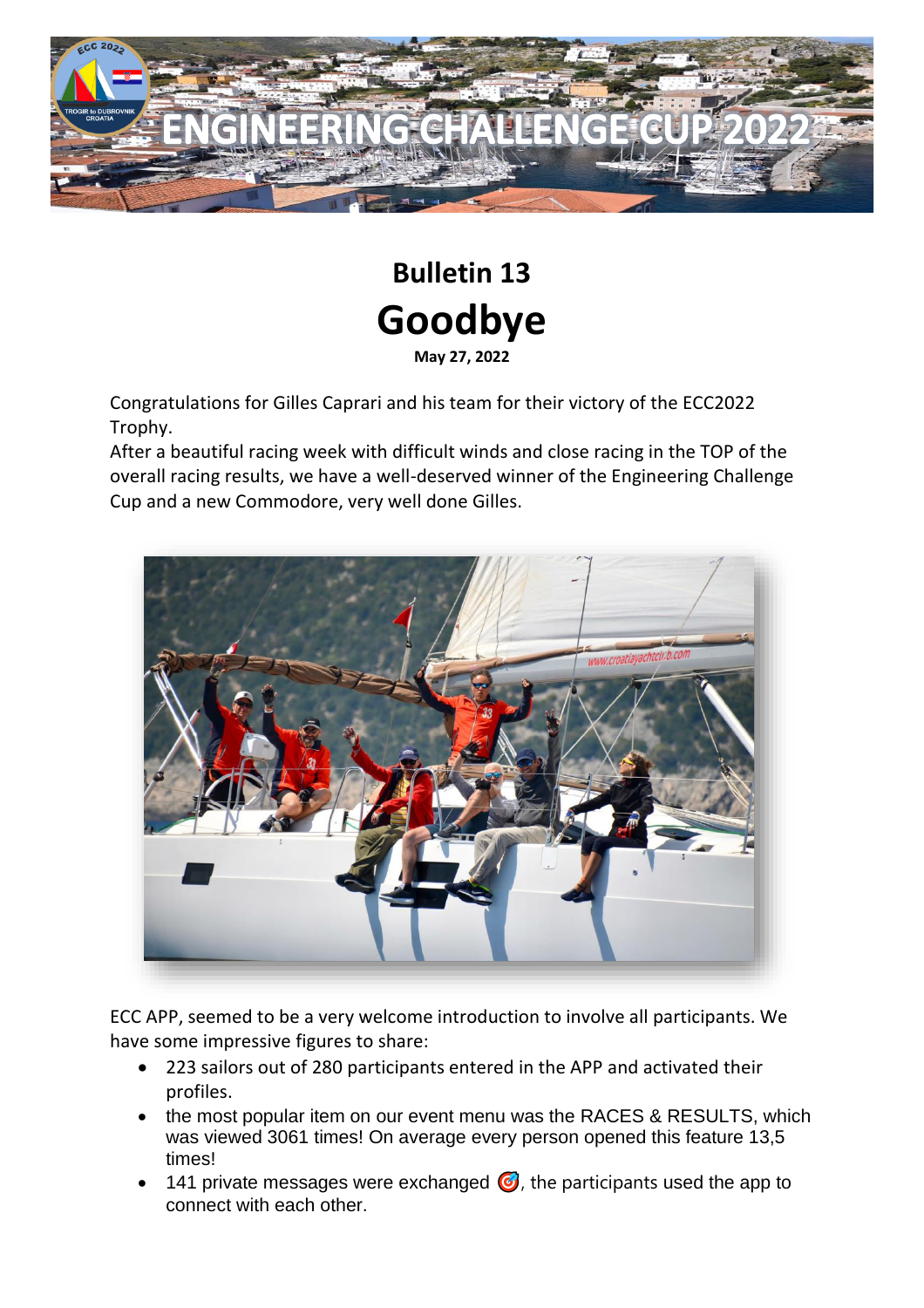

• So many of you up-loaded beautiful photo's, so all could see what others saw, amazing and thanks for sharing.

Photo's: Sasha from High Point Yachting, caught us all in action, you can download her pictures via our website, thanks so much. See: <https://eccsailing.com/race-results>

Now it is time to look back to the memories we all have about this year's event. We hope that we do not have to overcome any more Pandemics in the future. We enjoyed the kind hospitality of Croatia and the Villages we visited and that welcomed our presence.



*Photo by David Boocock*

We very much enjoyed being your host  $\odot$ !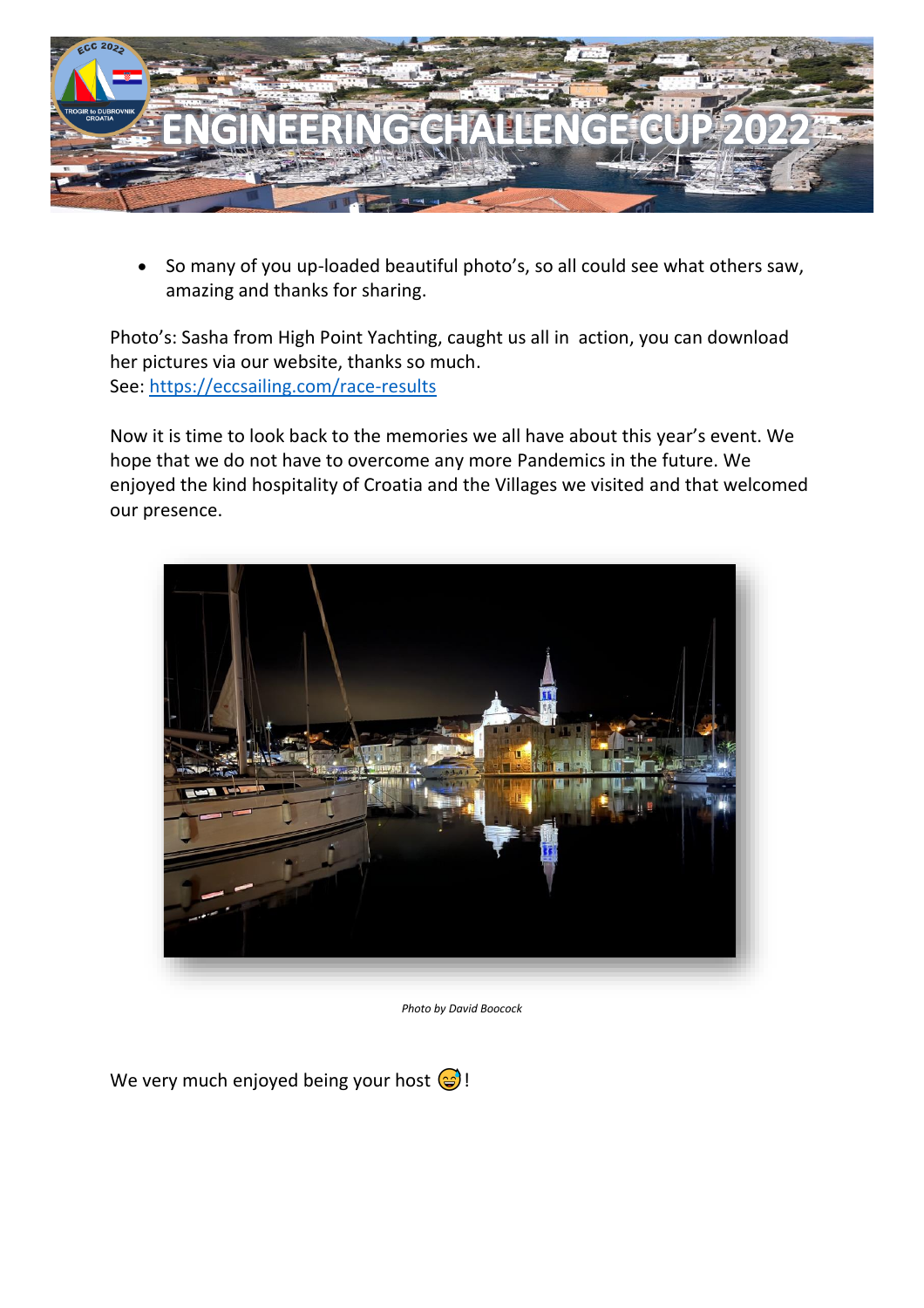

We wish Commodore Gilles success with organizing the ECC2023 and we wish you all a very nice summer and say goodbye.



Best regards and Over-and-Out,

Navigare necesse est, Pieter Hadjidakis & Eddo Cammeraat **OC team ECC 2022** [ecc.sailing.2020@gmail.com](mailto:ecc.sailing.2020@gmail.com) [www.eccsailing.com](http://www.eccsailing.com/)